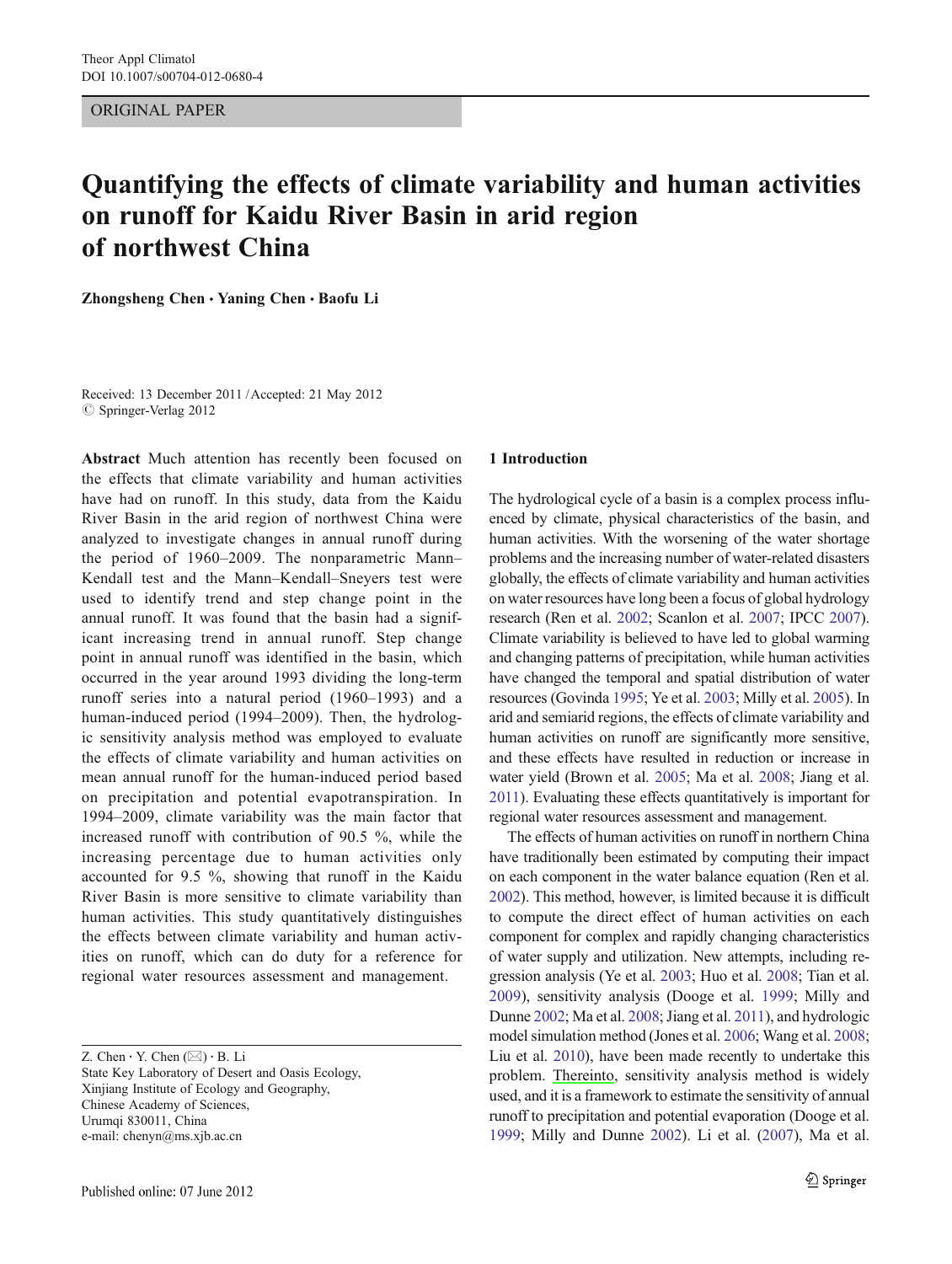[\(2008\)](#page-8-0), and Jiang et al. ([2011\)](#page-8-0) used sensitivity analysis method to separate the effects of climate variability and human activities on runoff in the Wuding River Basin, Shiyang River Basin, and Laohahe River Basin, respectively, and showed that the impacts of climate variability and human activities on river discharge were more significant in arid and semiarid areas than that in more humid areas.

In the last 50 years, the inland river basins in arid region of northwest China have experienced changes both in climate and land use/cover. Studies showed that the regional climate is becoming warmer and wetter (Shi et al. [2007](#page-8-0); Piao et al. [2010](#page-8-0)) and the trend is likely to continue into the future (Shi et al. [2007](#page-8-0)). It is important to understand the hydrological responses to these changes in order to develop sustainable basin management strategies. In this study, we will investigate the changes in one of the inland river basins in the region, the Kaidu River Basin. In the basin, climate variability and water-related human activities have influenced water resources (Xu et al. [2008;](#page-8-0) Tao et al. [2011](#page-8-0)), and basin water resources management is facing a huge challenge. The objective of the study was to (1) determine trends and step change points in annual runoff of the basin and (2) estimate the effects of climate variability and human activities on runoff.

## 2 Materials and methods

#### 2.1 Study area

The Kaidu River, a main tributary that discharges into the downstream of the Tarim River, is situated at the north fringe of the Yanqi Basin on the south slope of the Tian Shan Mountains in Xinjiang (41°47′–43°21′ N, 82°58′–86°55′ E).

Fig. 1 Location of the Kaidu River Basin and the distribution of rainfall gauges and hydrological station

The river starts from the Hargat Valley and the Jacsta Valley in the Sarming Mountain and ends in the Bosten Lake which is located in Bohu county of Xinjiang. The basin area of the Kaidu River above Dashankou is  $18,827 \text{ km}^2$ , with the elevation of 1,042–4,796 m (Fig. 1). The small population living in the mountainous environment of the Kaidu River Basin upstream of the Dashankou station has only slightly perturbed the environmental conditions mainly through the grazing. In the basin, the average annual temperature is only −4.26 °C, extreme minimum temperature is −48.1 °C, annual rainfall is less than 500 mm, and pan evaporation is more than 1,100 mm. This river basin has long snowfall period during winter from November to next March, and the annual snowcover days are as many as 139.3 days with the largest average annual snow depth of 12 cm (Xu et al. [2008\)](#page-8-0). In spring, the snowmelt water appears to be a cause of flooding. During the period of 1960–2009, the average annual runoff is about  $35 \times$ 108 m3 . The proportions of major land use of the Kaidu River Basin in 2008 are listed in Table [1.](#page-2-0) Unfortunately, no information is available on historical land use in the basin, apart from some contextual data indicating conversion from grassland to others. Snowfall is a significant proportion of precipitation and there also exist glaciers with an area of 984.34 km<sup>2</sup> in the basin.

## 2.2 Data

Monthly streamflow data from the Dashankou hydrological station which are available for the period of 1960–2009 were used in this study, and streamflow data were transformed to millimeter (runoff) to compare with the precipitation and potential evapotranspiration (PET); the sameperiod time series of daily precipitation data from five rainfall gauges were used. Daily maximum and minimum

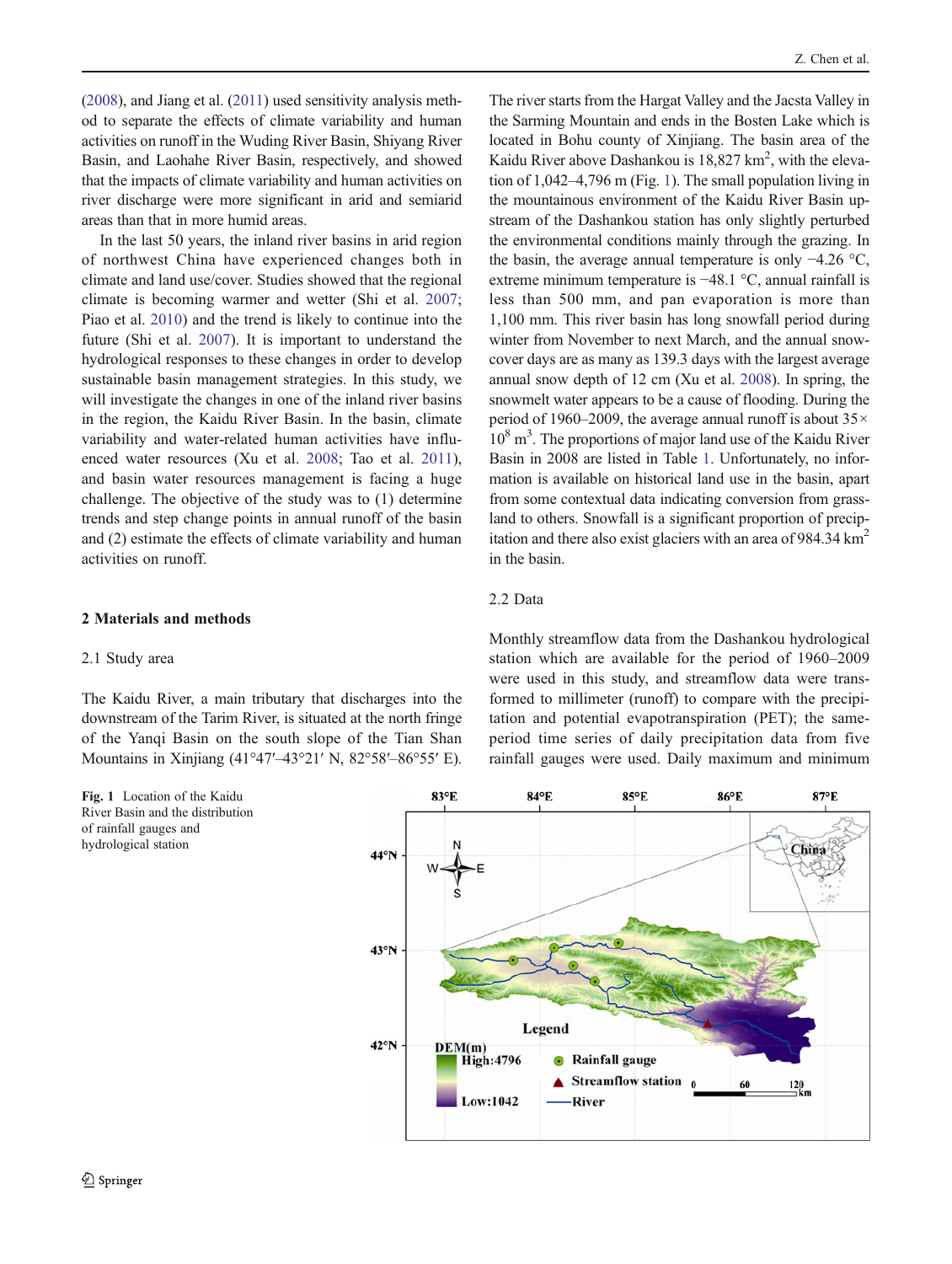<span id="page-2-0"></span>

| <b>Table 1</b> Proportion of major<br>land use of the Kaidu River Basin<br>in 2008 | Basin       | Forest $(\%)$ |       | Waters $(\% )$ | Habitation $(\%)$ | Other area $(\% )$ |
|------------------------------------------------------------------------------------|-------------|---------------|-------|----------------|-------------------|--------------------|
|                                                                                    | Kaidu River | 0.50          | 75.43 | 6.40           | 0.04              | 17.63              |

air temperature, relative humidity, sunshine hours, and wind speed from Bayinbuluk meteorological station which is also one of the five rainfall gauges for the period of 1960–2009 were used to calculate PET via the Penman–Monteith equation recommended by FAO (Allen et al. [1998](#page-7-0)).

## 2.3 Trend test

The nonparametric Mann–Kendall (MK) trend test is commonly used to assess the significance of monotonic trends in meteorological and hydrologic series all over the world (Douglas et al. [2000](#page-8-0); Chen and Xu [2005](#page-8-0); Zhang et al. [2009](#page-8-0); Poupkou et al. [2011;](#page-8-0) Zhang et al. [2011](#page-8-0)). For a time series  $X = \{x_1, x_2, \ldots, x_n\}$ , in which  $n>10$ , the standard normal statistic Z is estimated as follows:

$$
Z = \begin{cases} \frac{(S-1)}{\sqrt{\text{var}(S)}}, & S > 0\\ 0, & S = 0\\ \frac{(S+1)}{\sqrt{\text{var}(S)}}, & S < 0 \end{cases}
$$
(1)

Fig. 2 Change trend of annual precipitation, PET, and runoff during the period of 1960– 2009. The long dashed line means linear trend for this period

where

$$
S = \sum_{i=1}^{n-1} \sum_{j=i+1}^{n} \text{sgn}(x_j - x_i)
$$
 (2)

$$
sgn(\theta) = \begin{cases} 1, & \theta > 0 \\ 0, & \theta = 0 \\ -1, & \theta < 0 \end{cases}
$$
 (3)

$$
var(S) = \frac{n(n-1)(2n+5) - \sum_{t} t(t-1)(2t+5)}{18}
$$
 (4)

where t is the extent of any given tie and  $\Sigma$  denotes the t summation of all ties.

The statistic Z follows the standard normal distribution. At a 5 % significance level, the null hypothesis of no trend is rejected if  $|Z| > 1.96$ . A positive value of Z denotes an increasing trend, and the opposite corresponds to a decreasing trend. The effects of the serial

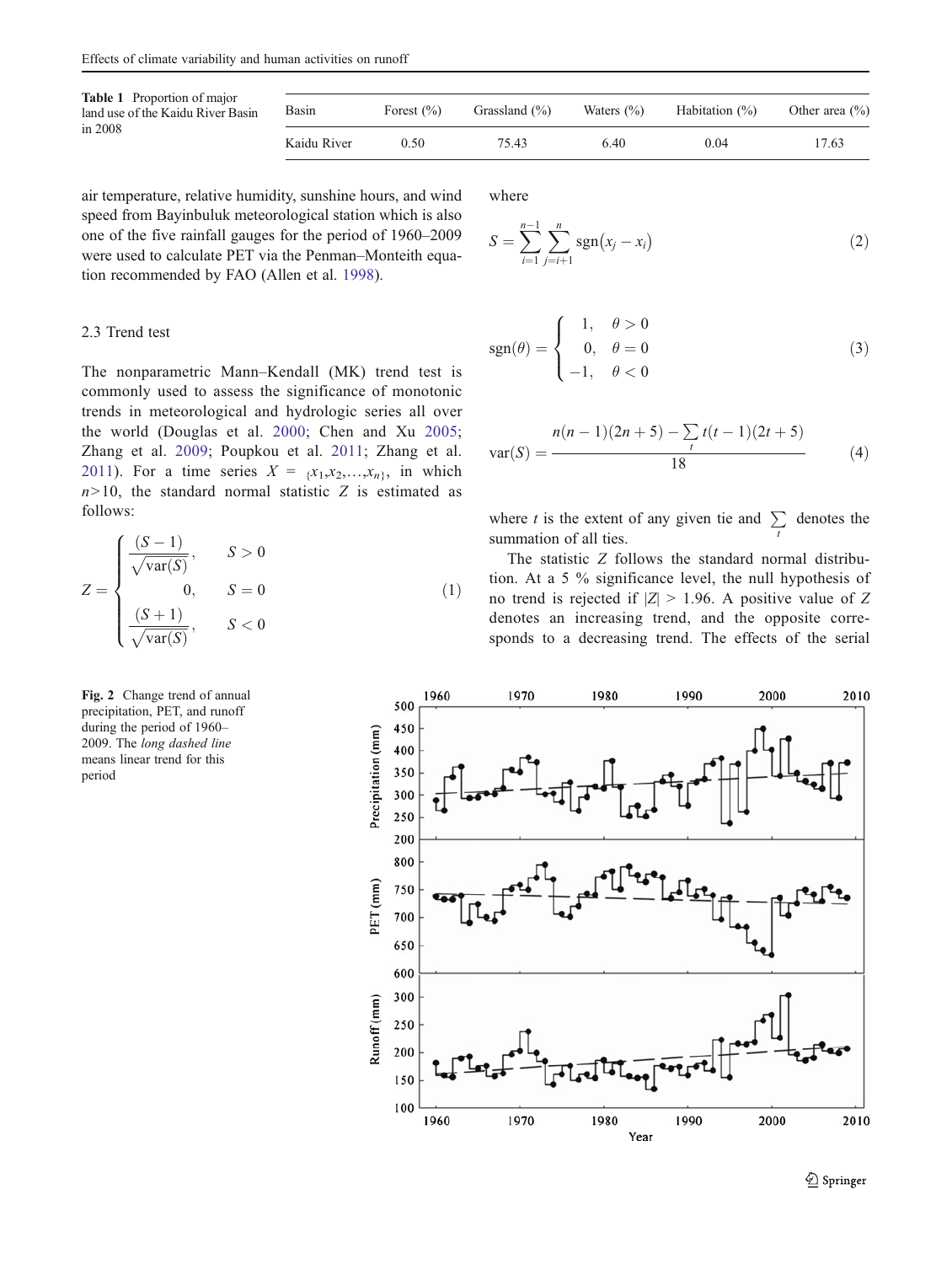| Factor        | Mean value $(mm/a)$ | Trend rate $\text{(mm/10a)}$ | MK trend test |                    | Step change point analysis |                    |  |
|---------------|---------------------|------------------------------|---------------|--------------------|----------------------------|--------------------|--|
|               |                     |                              | Ζ             | Significance level | Step change point          | Significance level |  |
| Precipitation | 333.9               | 10.5                         | 2.07          | 0.05               | 1991                       | 0.01               |  |
| PET           | 733.5               | $-2.4$                       | $-0.67$       | Ξ                  | 1994                       | 0.01               |  |
| Runoff        | 186.4               | 8.4                          | 2.84          | 0.01               | 1993, 1995                 | 0.01               |  |

<span id="page-3-0"></span>Table 2 Trend and step change point analysis of annual precipitation, PET, and runoff

correlation on the MK test were eliminated via prewhitening technique (Yue and Wang [2002\)](#page-8-0).

#### 2.4 Step change point analysis

Identifying step change points is one of the most important statistical techniques for runoff data analysis to study the effects of climate variability and human activities. The nonparametric Mann–Kendall–Sneyers test (Mann [1945;](#page-8-0) Kendall [1975](#page-8-0); Sneyers [1975](#page-8-0)) was applied in this study to determine the occurrence of a step change point. The test is a sequential version of the Mann–Kendall rank statistic proposed by Sneyers ([1975\)](#page-8-0). Let  $x_1, \ldots, x_n$  be the data points. For each element  $x_i$ , the numbers  $m_i$  of elements  $x_i$  preceding it  $(j \leq i)$  such that  $x_i \leq x_i$  are computed. Under the null hypothesis (no step change point), the normally distributed statistic  $t_k$  can be calculated via the following formula:

$$
t_k = \sum_{i=1}^k m_i (2 \le k \le n) \tag{5}
$$

Mean and variance of the normally distributed statistic  $t_k$ can be given by the following formulas:

$$
\overline{t}_k = E(t_k) = \frac{k(k-1)}{4} \tag{6}
$$

Fig. 3 Mann–Kendall–Sneyers test of annual runoff with forward  $(u_k, short dashed line)$ and backward  $(u_{-k}, solid line)$ . The dash dotted lines represent the critical value corresponding to the 1 % significance level

$$
\textcircled{\scriptsize\sum}\text{Springer}
$$

$$
var(t_k) = \frac{k(k-1)(2k+5)}{72}
$$
 (7)

The normalized variable statistic  $u_k$  is estimated as follows:

$$
u_k = \frac{(t_k - \overline{t}_k)}{\sqrt{\text{var}(t_k)}}\tag{8}
$$

The normalized variable statistic  $u_k$  is the forward sequence, and the backward sequence  $u_{-k}$  is calculated using the same equation but with a reversed series of data. When the null hypothesis is rejected (i.e., if any of the points in the forward sequence are outside the confidence interval), the detection of an increasing  $(u_k > 0)$  or a decreasing  $(u_k < 0)$  trend is indicated. The sequential version of the test used here enables detection of the approximate time of occurrence of the trend by locating the intersection of the forward and backward curves of the test statistic. If the intersection occurs within the confidence interval, then it indicates a step change point (Demaree and Nicolis [1990](#page-8-0); Moraes et al. [1998\)](#page-8-0).

According to the analysis results of trend and step change point analysis, the runoff series will be divided into a natural period series and a human-induced period series (Huo et al. [2008;](#page-8-0) Jiang et al. [2011\)](#page-8-0). Based on the divided periods, the effects of climate variability and

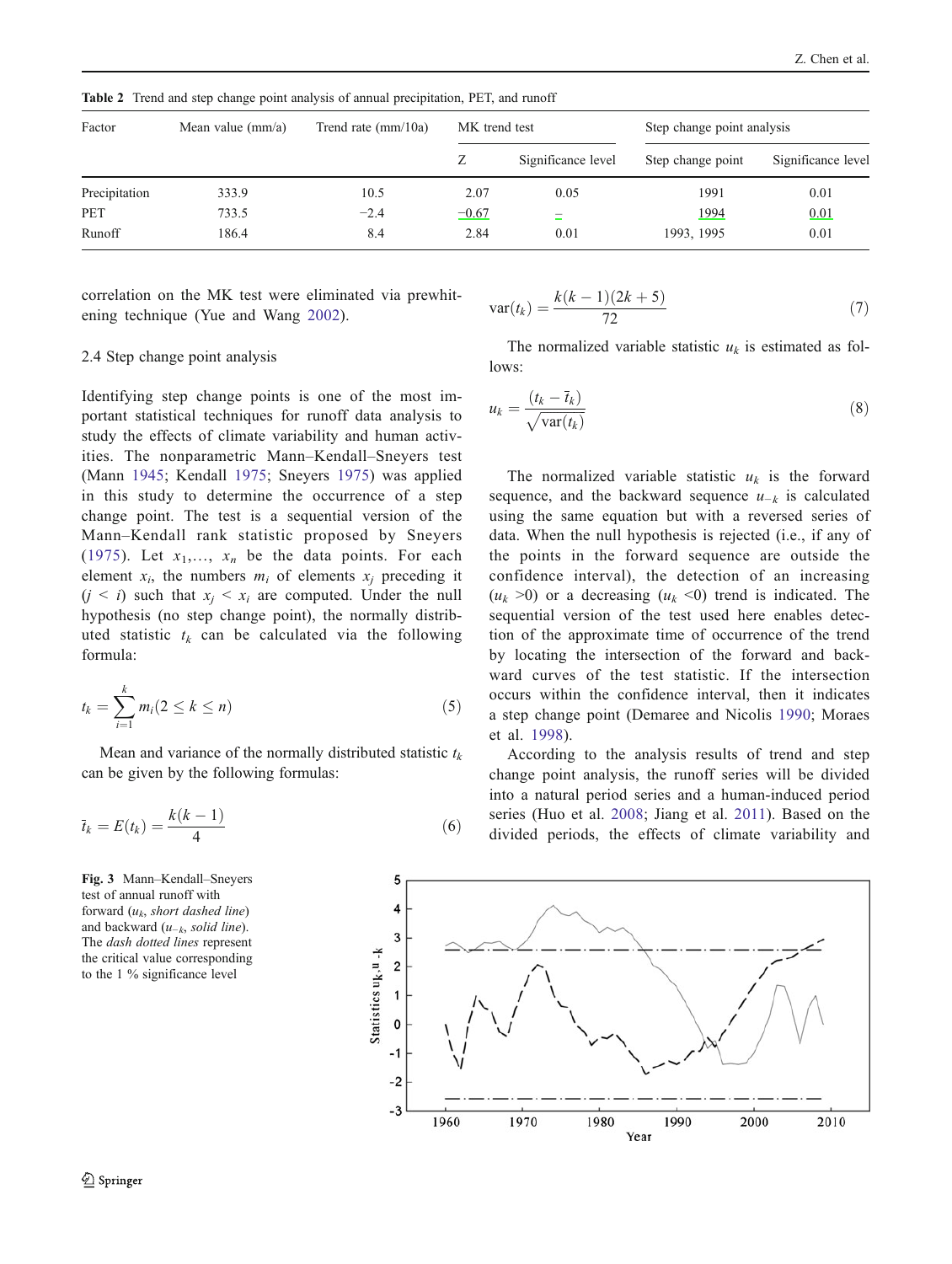| Period    | Precipitation |                          |                 | PET   |                          |                 | Observed runoff |                |                 |
|-----------|---------------|--------------------------|-----------------|-------|--------------------------|-----------------|-----------------|----------------|-----------------|
|           | mm/a          | Change<br>(mm)           | Relative change | mm/a  | Change<br>(mm)           | Relative change | mm/a            | Change<br>(mm) | Relative change |
| 1960-1993 | 314.3         | $\overline{\phantom{m}}$ |                 | 745.0 | $\overline{\phantom{m}}$ |                 | 171.9           | -              | $-$             |
| 1994-2009 | 351.5         | 37.2                     | 11.8 $%$        | 709.3 | $-35.7$                  | $-4.8 \%$       | 217.3           | 45.4           | $26.4\%$        |

<span id="page-4-0"></span>Table 3 Changes in mean annual precipitation, PET, and runoff during the two periods

human activities on runoff can be separated by using the following method.

#### 2.5 Hydrologic sensitivity analysis method

Hydrologic sensitivity analysis method can be described as the percentage change in mean annual runoff in response to changes in mean annual precipitation and PET (Jones et al. [2006;](#page-8-0) Li et al. [2007](#page-8-0)). The water balance for a basin can be written as follows:

$$
P = E + Q + \Delta S \tag{9}
$$

where  $P$  is precipitation,  $E$  is the actual evapotranspiration (AET),  $Q$  is runoff, and  $\Delta S$  is the change in basin water storage. Over a long period of time (i.e., 10 years or more), it is reasonable to assume that  $\Delta S=0$ .

Mean annual AET can be estimated from precipitation and PET. Following Zhang et al. ([2001\)](#page-8-0), long-term mean annual AET can be estimated as follows:

$$
\frac{E}{P} = \frac{1 + \omega(PET/P)}{1 + \omega(PET/P) + (P/PET)}\tag{10}
$$

where  $\omega$  is the plant-available water coefficient related to vegetation type (Zhang et al. [2001](#page-8-0)). The details of the relationship can be found in Zhang et al. ([2004](#page-8-0)). In this study, we calibrated parameter  $\omega$  by comparing the long-term annual AET calculated from Eqs. (9) and (10).

A change in mean annual runoff can be calculated as follows:

$$
\Delta Q_{\text{tot}} = Q_{\text{obs2}} - Q_{\text{obs2}} \tag{11}
$$

where  $\Delta Q_{\text{tot}}$  indicates the total change in mean annual runoff before and after the step change point,  $Q_{obs1}$  is the average annual runoff during the natural period and  $Q_{obs2}$  is the average annual runoff during the human-induced period. As a first-order approximation, the total change in mean annual runoff can be estimated as follows:

$$
\Delta Q_{\text{tot}} = \Delta Q_{\text{clim}} + \Delta Q_{\text{human}} \tag{12}
$$

where  $\Delta Q_{\text{clim}}$  is the change in mean annual runoff due to climate variability and  $\Delta Q_{\text{human}}$  represents the change in mean annual runoff due to various human activities.

Perturbations in both precipitation and PET can lead to changes in the water balance (Dooge et al. [1999](#page-8-0)). Basing on the hydrologic sensitivity relationship, the change in mean annual runoff due to climate variability can be approximated as follows (Koster and Suarez [1999](#page-8-0); Milly and Dunne [2002\)](#page-8-0):

$$
\Delta Q_{\text{clim}} = \frac{\partial Q}{\partial P} \Delta P + \frac{\partial Q}{\partial PET} \Delta PET \tag{13}
$$

where  $\Delta P$  and  $\Delta P E T$  denote changes in precipitation and PET, respectively,  $\frac{\partial Q}{\partial P}$  and  $\frac{\partial Q}{\partial P E T}$  are the coefficients of sensitivity of runoff to precipitation and PET,



Fig. 4 Average monthly precipitation and runoff for the baseline (1960–1993) and changed periods (1994–2009)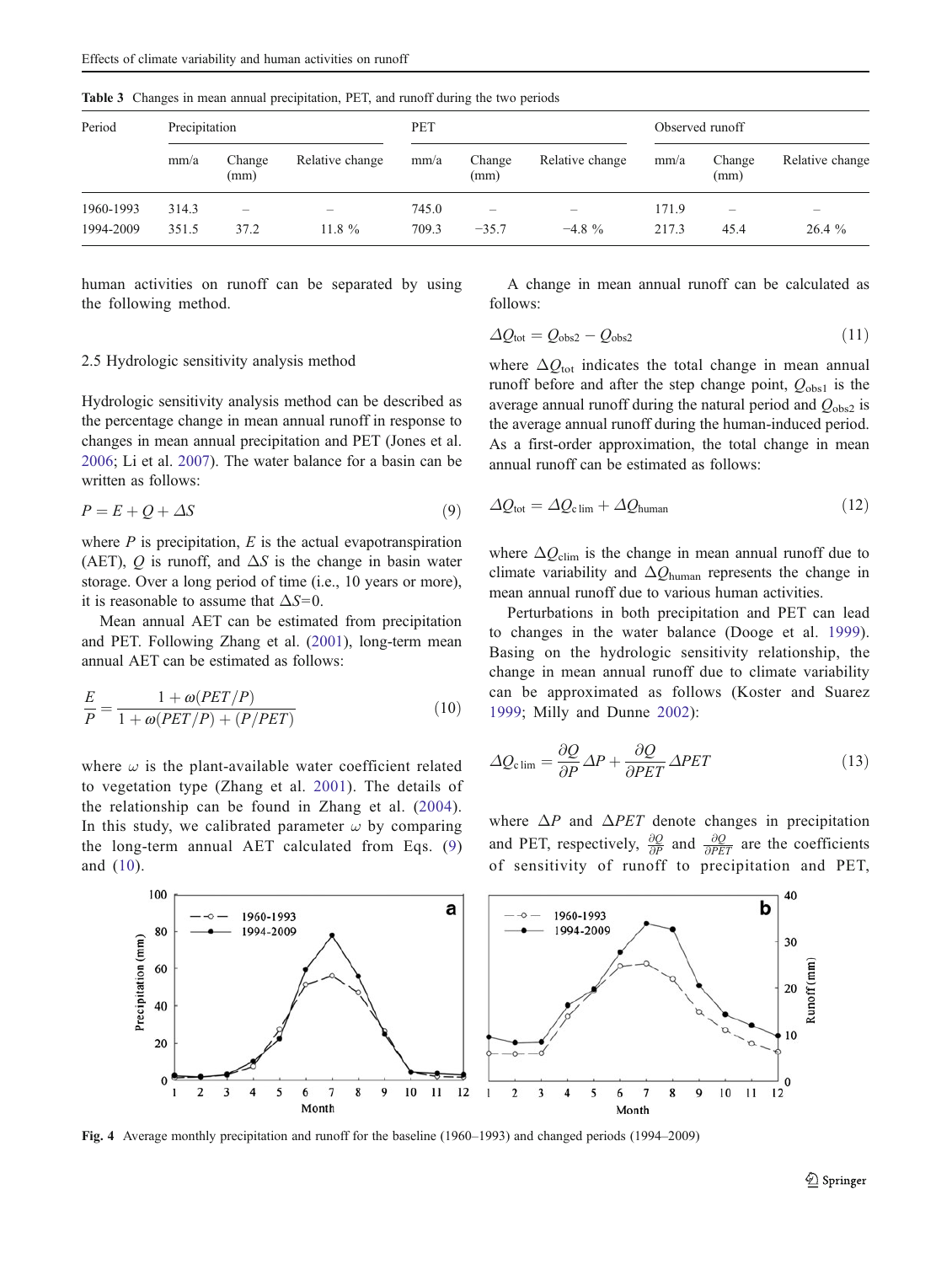<span id="page-5-0"></span>

Fig. 5 Scatter diagram and correlation coefficient of annual AET calculated directly from water balance equation and estimated by using Eq. ([10](#page-4-0)) for the baseline (1960–1993)

respectively. They can be expressed as follows (Li et al. [2007](#page-8-0)):

$$
\frac{\partial Q}{\partial P} = (1 + 2x + 3\omega x) / (1 + x + \omega x^2)^2 \tag{14}
$$

$$
\frac{\partial Q}{\partial PET} = -(1 + 2\omega x) / (1 + x + \omega x^2)^2 \tag{15}
$$

where x is the index of dryness and is equal to  $PET/P$ .

### 3 Results and discussion

3.1 Trend and step change point analysis of precipitation, PET, and runoff series

Long-term trends in hydrologic processes are potentially affected by climate variability and human activities. Checking up historical trends in these processes can help confirm the start of the human-induced period. Annual precipitation, PET, and runoff in 1960–2009 were analyzed utilizing the MK test to identify long-term trends. Figure [2](#page-2-0) shows long-term trends and mean values in annual precipitation, PET, and runoff. Figure [2](#page-2-0) and the MK trend test (Table [2\)](#page-3-0) jointly indicate that PET shows an inconspicuous decreasing trend, and average

PET from 1960 to 2009 is 733.5 mm. Precipitation and runoff, however, both have a remarkable increasing trend (at a significance level of 0.05 and 0.01, respectively) at a rate of 10.5 and 8.4 mm every 10 years, respectively. The average observed runoff from 1960 to 2009 is 186.4 mm, which is smaller than average precipitation.

The Mann–Kendall–Sneyers test was applied to detect the step change point of the annual runoff series over the period from 1960 to 2009. Figure [3](#page-3-0) shows the computed probability series of the step change point years. The intersection of the curves indicates that there are two step change points (in 1993 and 1995 at the 0.01 significance level) for the runoff series. To investigate the effect of climate change on runoff, we also carried out the test for annual precipitation and PET. The results show that abrupt changes in annual precipitation and PET occurred in 1991 and 1994 (at the 0.01 significance level), respectively (Table [2](#page-3-0), figures not shown). The step change points for annual precipitation, PET, and runoff were basically uniform, which indicates that the characteristics of annual precipitation, PET, and runoff all changed in the early 1990s.

Based on the Mann–Kendall–Sneyers test, 1993 could be the step change point reflecting that human activities started obviously to affect the runoff. Therefore, 1960–1993 was taken as the natural period during which the effect of human activities on runoff was less recognized. The period from 1994 to 2009 was considered as the human-induced period during which human activities intensifying resulted in obvious perturbations of the runoff. For the two periods, changes in mean annual precipitation, PET, and runoff were calculated, as shown in Table [3](#page-4-0). Compared with the natural period, precipitation and observed runoff increased respectively by 11.8 and 26.4 % in the human-induced period; PET, however, decreased by 4.8 % which is lower than in precipitation and runoff.

The intra-annual variability of runoff is bound up with the monthly cycle of precipitation and basin water-related human activities. To further realize the intra-annual variability of precipitation and runoff, we compared the mean monthly precipitation and runoff between the natural period and the human-



Fig. 6 Scatter diagram between annual precipitation and annual runoff for 1960–1993 and 1994–2009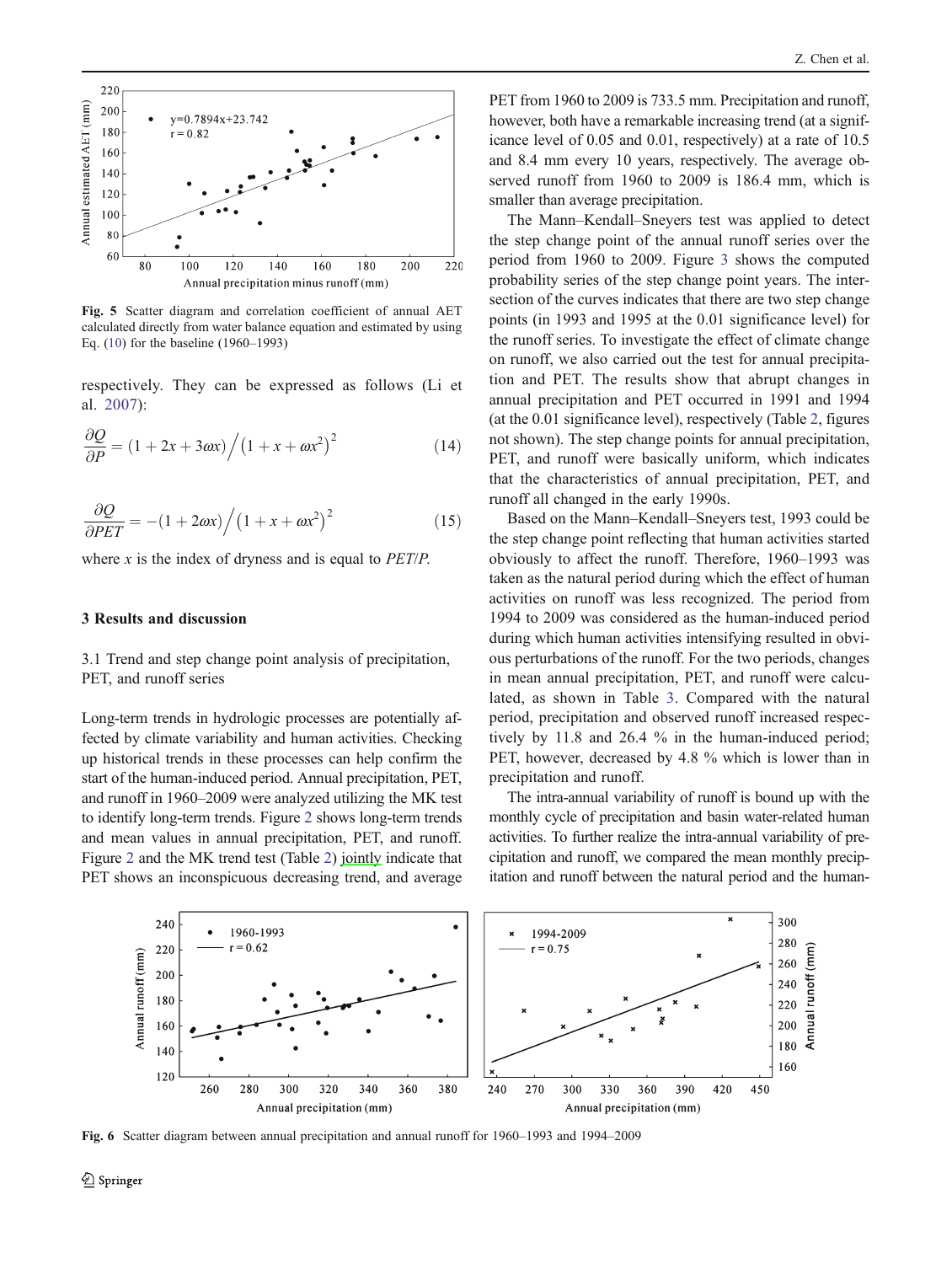<span id="page-6-0"></span>Table 4 Quantifying the effects of climate variability and human activities on runoff  $\Delta Q_{\text{tot}}$  (mm) Runoff change (mm) Proportional change in annual runoff due to  $\Delta Q_{\text{clim}}$   $\Delta Q_{\text{human}}$  Climate variability (%) Human activities (%) 45.4 **41.1** 4.3 **90.5** 9.5

induced period (Fig. [4\)](#page-4-0). Lower changes in monthly precipitation were seen except July for the two periods (Fig. [4a\)](#page-4-0). Runoff, however, showed significant changes in intra-annual variability, and the mean monthly runoff in 1994–2009 had a conspicuous increase in contrast with that for the natural period, especially in July and August (Fig. [4b\)](#page-4-0). Thus, the increase in runoff for the human-induced period, to some extent, may be attributed to basin water-related human activities.

3.2 Calibration and validation of the hydrologic sensitivity analysis method

During the natural period, human activities did not cause significant perturbations of the runoff in the Kaidu River Basin, and so we could assume that human activities never affected runoff during the period. Thus, the natural period was considered as a baseline to estimate the effects of climate variability and human activities on runoff for the humaninduced period using the hydrologic sensitivity analysis method. In this method,  $\omega$  is the main model parameter. We calibrated  $\omega$  by comparing long-term annual AET estimated by using Eq. [\(10\)](#page-4-0) and the water balance Eq. ([9](#page-4-0)) for the natural period of 1960–1993. With a value of  $\omega$ =−0.28, the results of annual AET estimated by using Eq. [\(10](#page-4-0)) are realistic and acceptable (Fig. [5\)](#page-5-0); thus, we set  $ω=-0.28$  for the Kaidu River Basin. The terms  $\partial Q/\partial P$  and  $\partial Q/\partial PET$  in Eqs. ([14](#page-5-0)) and [\(15\)](#page-5-0) can be considered as the sensitivity coefficients of runoff to changes in precipitation and PET, respectively. When  $\omega$ =  $-0.28$ , the values of sensitivity coefficients  $\partial Q/\partial P$  and  $\partial Q/\partial P$  $\partial$ PET were 1.2 and 0.1, respectively, revealing that the change in runoff was more sensitive due to precipitation than to PET.

The sensitivity coefficient to precipitation ( $\partial Q/\partial P$ ) is higher for lower  $\omega$  values and decreases with the dryness index increasing, and a change in precipitation will lead to a greater change in runoff in grassed basins than in forested basins as forested basins generally have larger  $\omega$  values (Zhang et al.

Fig. 7 Time series of  $\Delta Q_{\text{clim}}$ and  $\Delta Q_{\text{human}}$  computed by hydrologic sensitivity analysis for 1994–2009

[2004;](#page-8-0) Ma et al. [2008](#page-8-0)). The magnitudes of  $\partial Q/\partial P$  and  $\partial Q/\partial P$ PET approach zero under very arid conditions (e.g., large  $E_0/P$ ratios), suggesting that basins in humid regions will respond more strongly to changes in precipitation and PET than basins in arid regions (Ma et al. [2008\)](#page-8-0). However, the magnitude of the change in runoff depends on both the sensitivity coefficients and changes in precipitation and PET. The average dryness index for the Kaidu River Basin with 75.43 % grassland is 2.3, and the study area is expected to show higher sensitivity to precipitation. Figure [6](#page-5-0) shows the scatter diagram between annual precipitation and runoff for 1960–1993  $(r=0.62)$  and 1994–2009 ( $r=0.75$ ), indicating that annual runoff and annual precipitation are closely related during the period of 1960– 2009. The relationship between annual precipitation and runoff for 1994–2009 is much better than that for 1960–1993, implying that precipitation may have affected runoff more in 1994– 2009 than during the baseline period.

## 3.3 Effects of climate variability and human activities on runoff

Runoff is a result of basin processes and is affected by many factors. Changes in any of the factors such as climate and human activities may result in changes in runoff. Nevertheless, quantifying the individual effect is difficult because changes in runoff are associated with changes in both climate variability and human activities. The effect of climate variability on runoff was estimated using the hydrologic sensitivity analysis method. In the Kaidu River Basin, average annual precipitation was approximately 314.3 mm in the baseline period and increased to approximately 351.5 mm during the change period; average PET showed a decreasing trend over the two periods (Table [3\)](#page-4-0). It is clear that these changes in precipitation and PET would lead to an increase in runoff. The effect of climate variability on runoff was assessed by using average precipitation and PET. Results indicated that proportional change in annual runoff due to

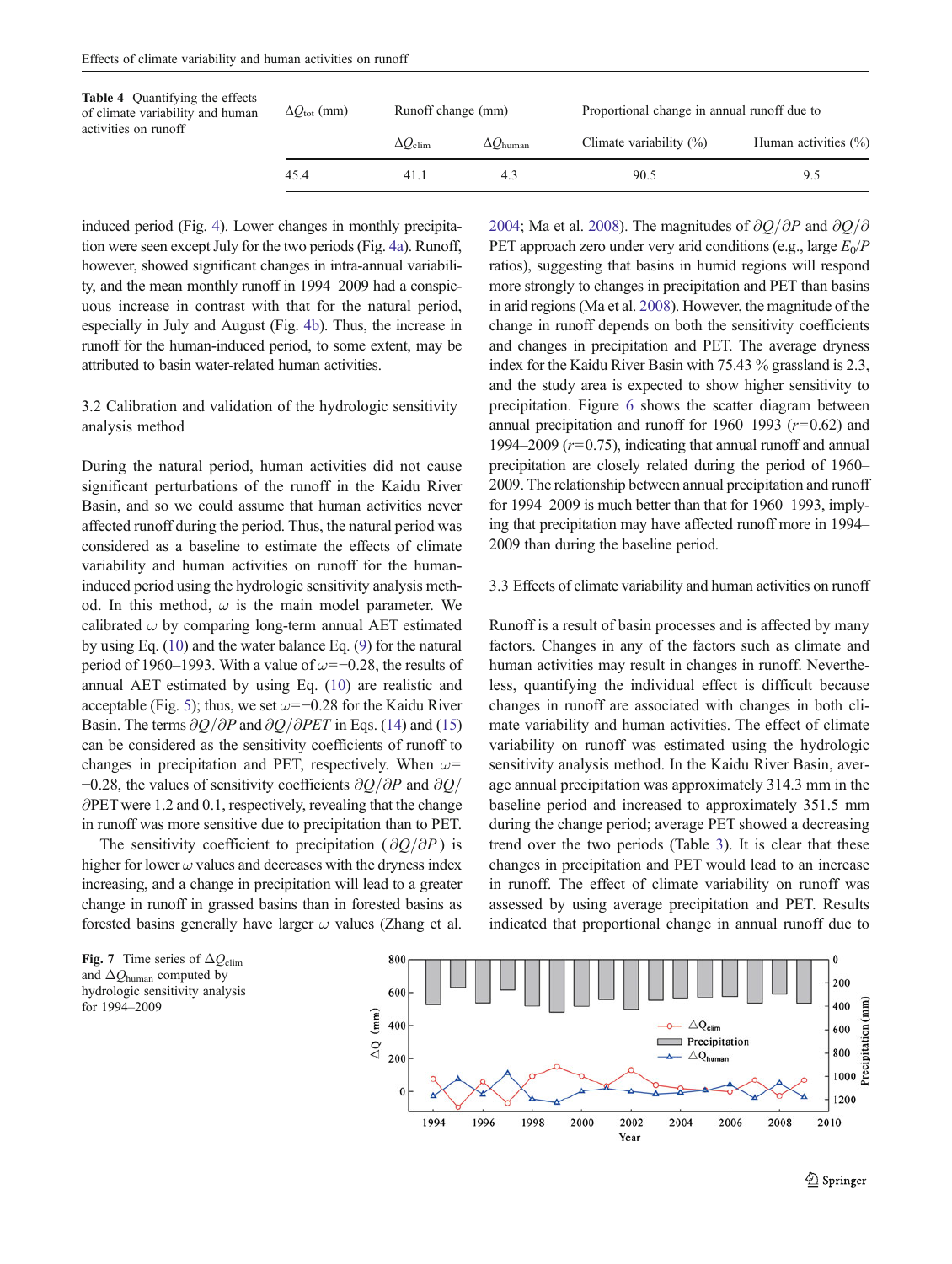<span id="page-7-0"></span>the climate variability accounted for 90.5 % of the observed change in annual runoff and the human activities are responsible for 9.5 % of the change (Table [4\)](#page-6-0). During the changed period, the effects of climate variability and human activities on runoff showed a significant difference. It could be inferred that the increase in runoff during the changed period was mainly attributed to climate variability. Fortunately, adopting the exclusion measures for preventing grassland degradation has made the vegetation recover to a certain extent, which also has a positive effect on runoff.

To identify the yearly effect, the series of  $\Delta Q_{\text{clim}}$  and  $\Delta Q_{\text{human}}$  were estimated yearly using the hydrologic sensitivity analysis method for 1994–2009 (Fig. [7](#page-6-0)). Estimated changes in runoff due to climate variability and human activities were sensitive to the magnitude of precipitation. When precipitation was less than average, the river runoff was obviously reduced in that the more water was drawn from rivers and aquifers for agricultural production and the lives of local residents and meanwhile precipitation decreasing would also produce the less surface runoff. Nevertheless, when precipitation was more than average, the river runoff was obviously increased because increasing precipitation would produce more surface runoff and would also spur local residents to utilize less surface water and groundwater. Thus, it can be seen that precipitation plays an important role in variability of the river runoff for Kaidu River Basin.

# 3.4 Discussion on the uncertainty of the method

Some uncertainties lay in the hydrologic sensitivity analysis method separating the effects of climate variability and human activities on runoff, which might arise from the observation data and model parameter. The function of the hydrologic sensitivity analysis method depends on a longterm baseline period runoff data, without the effect of human activities, for model calibration. In reality, there was lack of detailed long-term period observation data in Kaidu River Basin, and even during the baseline period, there were some human disturbances produced by building reservoirs, grazing, and so on. Meteorological data used for the method were from five rainfall gauges and one meteorological station in the study area, which might not be of sufficient coverage for a mountainous basin with an area of  $18,827$  km<sup>2</sup> and limit the accuracy of the calculated PET and estimated runoff. In this study, although most model parameters had been estimated based on the baseline runoff series and meteorological data, uncertainties of the model parameters could still affect the estimation results. All presented uncertainties would influence computational results at a certain extent, and so estimation uncertainties should be further investigated in future studies.

# 4 Conclusions

Climate variability and human activities have significantly affected the runoff from the arid Kaidu River Basin in northwest China. This study defined a conceptual framework and applied the hydrologic sensitivity analysis method to quantify the effects of climate variability and human activities on runoff. In this study, the conclusions can be drawn as follows:

- 1. Annual runoff from the Kaidu River Basin had a significant increasing trend during the period of 1960–2009; through Mann–Kendall–Sneyers test, an abrupt change reflecting the effect of human activities on runoff was explored to have occurred in 1993. This accorded with the actual situation of the basin's economy and social development. Mean annual runoff in 1994–2009 increased by 26.4 % compared with the baseline period of 1960–1993.
- 2. The hydrologic sensitivity analysis method estimated the effects of climate variability and human activities on runoff in 1994–2009, indicating that climate variability was the dominant factor accounting for the 90.5 % increase in runoff; the increase percentage due to human activities was only 9.5 %. It is suggested that the increase in runoff in 1994–2009 was mainly attributed to the climate variability. Due to the government taking effective measures, human activities had played a positive effect on runoff increase as well.
- 3. Quantifying the effects of climate variability and human activities on runoff will contribute to regional water resources assessment and management. The Kaidu River Basin is a producing flow area providing water resources for the economy and social development of the oases around the Bosten Lake. Climate variability has distinctly increased runoff, which will play a positive effect on the economy and social development of the oases around the Bosten Lake and meanwhile suggests that the local government should take reasonable measures to deal with the flood disaster induced by climate variability.

Acknowledgments The research is supported by the National Basic Research Program of China (973 Program, no. 2010CB951003) and the Western Light Talent Culture Project (no. XBBS200907).

# References

- Allen RG, Pereira LS, Raes D, Smith M (1998) Crop evapotranspiration: guidelines for computing crop water requirements. FAO Irrigation and Drainage Paper No.56. FAO, Rome, Italy
- Brown AE, Zhang L, McMahon TA, Western AW, Vertessy RA (2005) A review of paired catchment studies for determining changes in